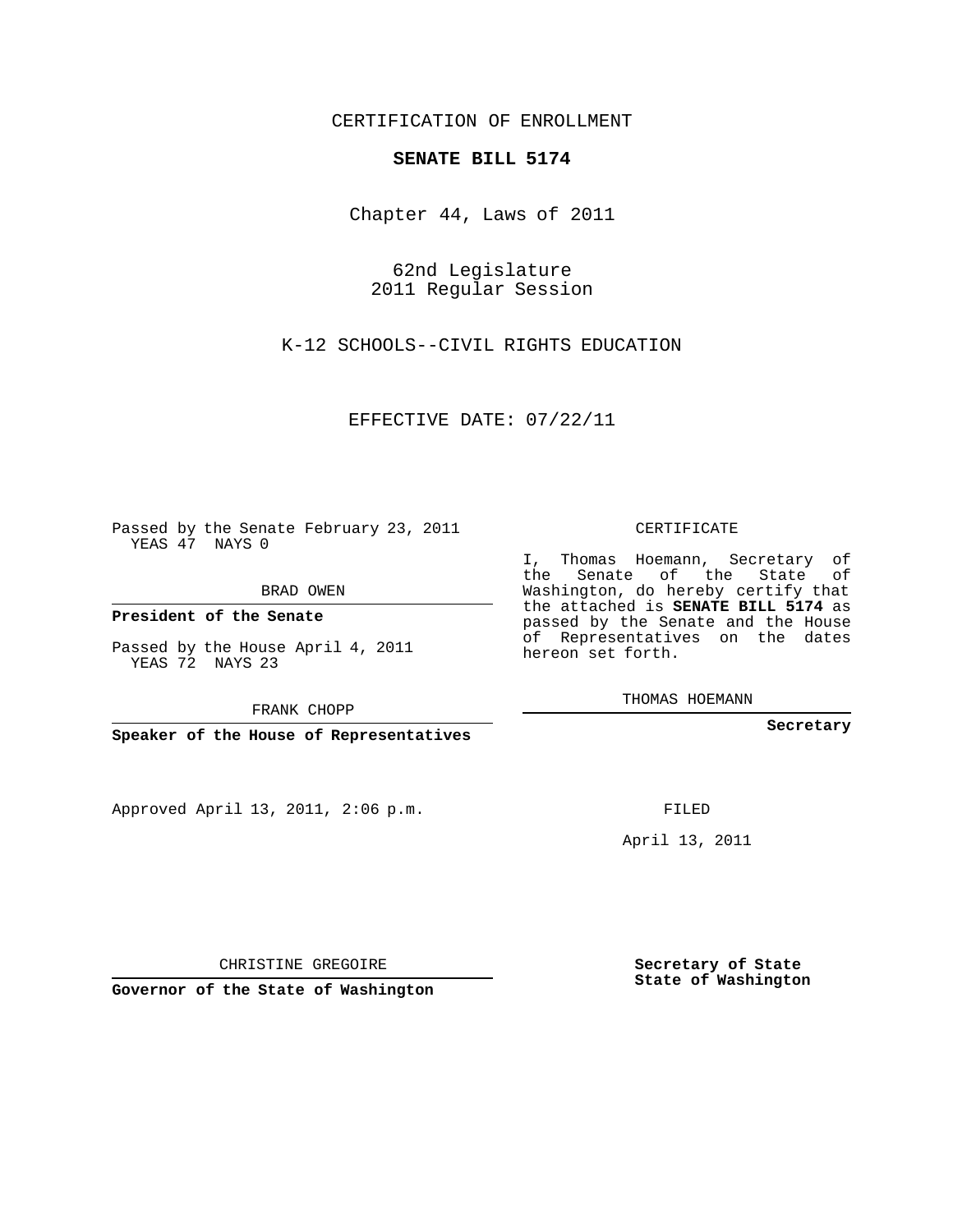## **SENATE BILL 5174** \_\_\_\_\_\_\_\_\_\_\_\_\_\_\_\_\_\_\_\_\_\_\_\_\_\_\_\_\_\_\_\_\_\_\_\_\_\_\_\_\_\_\_\_\_

\_\_\_\_\_\_\_\_\_\_\_\_\_\_\_\_\_\_\_\_\_\_\_\_\_\_\_\_\_\_\_\_\_\_\_\_\_\_\_\_\_\_\_\_\_

Passed Legislature - 2011 Regular Session

**State of Washington 62nd Legislature 2011 Regular Session**

**By** Senators Chase, McAuliffe, Prentice, Nelson, Kohl-Welles, Shin, and Kline

Read first time 01/17/11. Referred to Committee on Early Learning & K-12 Education.

 AN ACT Relating to encouraging instruction in the history of civil 2 rights; adding a new section to chapter 28A.230 RCW; and creating a new section.

BE IT ENACTED BY THE LEGISLATURE OF THE STATE OF WASHINGTON:

NEW SECTION. **Sec. 1.** The legislature finds that:

 (1) The civil rights movement did not begin or end with the dramatic events of the 1950s and 1960s. Since our nation's founding, ordinary citizens have struggled to fulfill America's promise of equality under the law.

 (2) Heroes of the civil rights movement include those who are well known such as Thurgood Marshall, Rosa Parks, Cesar Chavez, and Dr. Martin Luther King, Jr. But the list of heroes also includes those who are perhaps less well known, but each of whom gave something of themselves on behalf of their fellow citizens and in defense of equality and justice.

 (3) The significant milestones and fundamental principles of civil rights should be a part of every student's understanding of our nation's history. School districts should not only try to incorporate